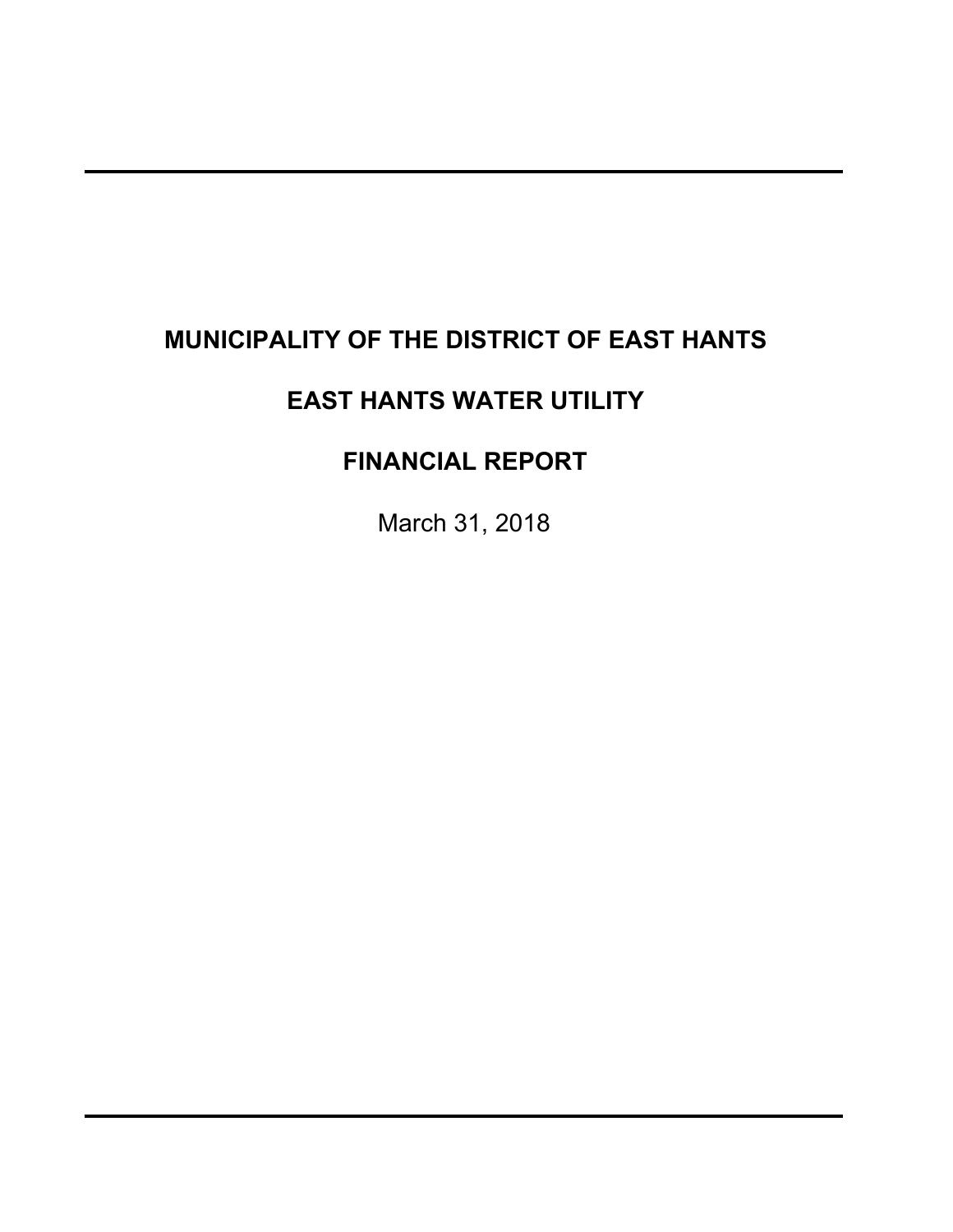|                                                                                       | Page         |
|---------------------------------------------------------------------------------------|--------------|
| <b>Auditor's Report</b>                                                               |              |
| Statement of Financial Position of the Water Utility Operating Fund                   | 1            |
| Statement of Financial Activities of the Water Utility Operating Fund                 | $\mathbf{2}$ |
| Statement of Financial Position of the Water Utility Capital Fund                     | 3            |
| Statement of Financial Activities of the Water Utility Capital Fund                   | 4            |
| Notes to the Financial Statements                                                     | $5 - 7$      |
| Schedule of Investment in Water Utility Plant and Equipment                           | 8            |
| Schedule to the Statement of Financial Activities of the Water Utility Operating Fund | 9            |
| Schedule of Capital Debt Charges and Term Debt of the Water Utility Capital Fund      | 10           |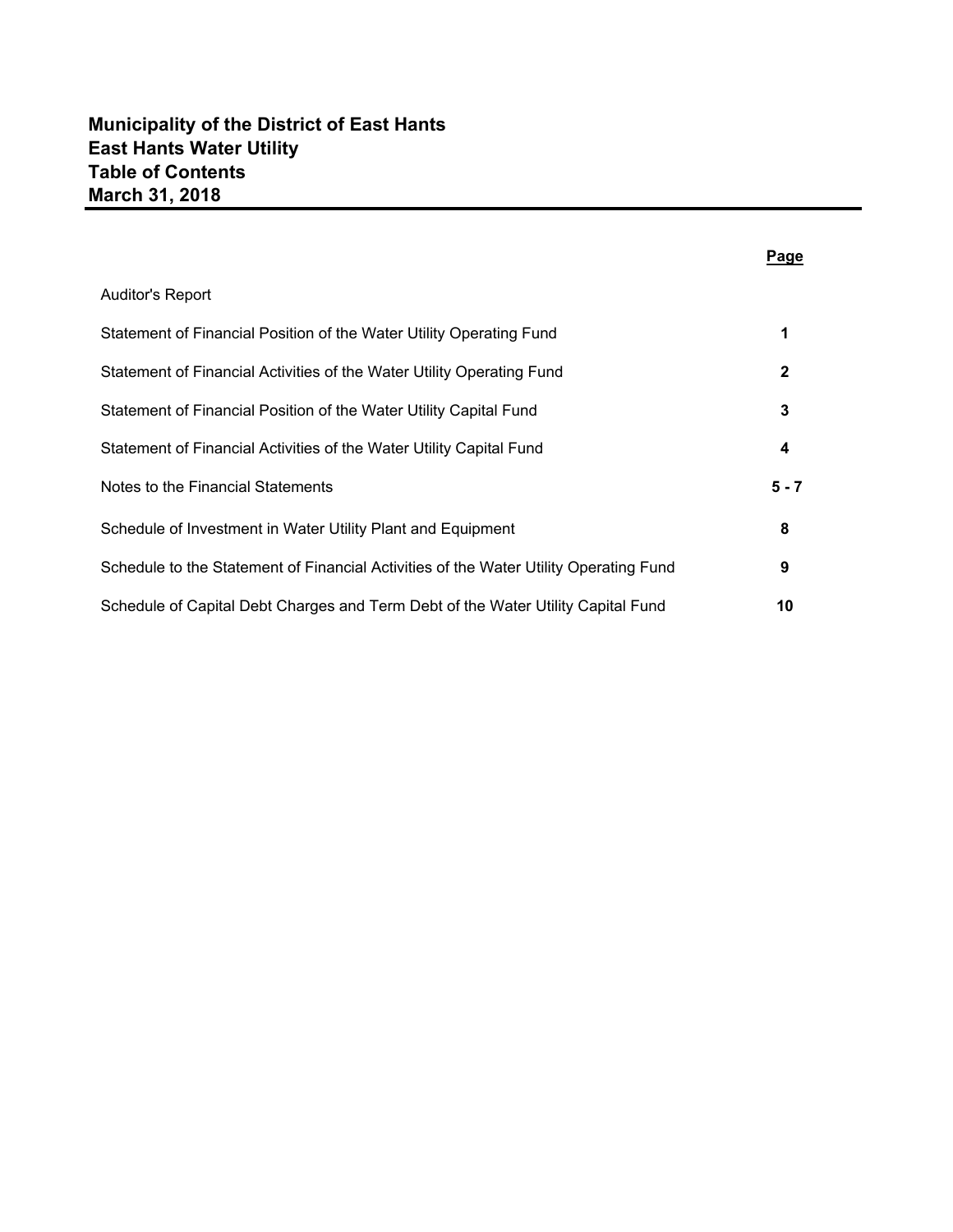# **Deloitte.**

Deloitte LLP Purdy's Wharf Tower II 1969 Upper Water Street Suite 1500 Halifax NS B3J 3R7 Canada

Tel: 902-422-8541 Fax: 902-423-5820 www.deloitte.ca

# **Independent Auditor's Report**

To the Municipal Council of the Municipality of the District of East Hants

We have audited the accompanying financial statements of East Hants Water Utility, which comprise the statement of financial position as at March 31, 2018, and the statements of financial activities for the year then ended, and a summary of significant accounting policies and other explanatory information. The financial statements have been prepared by management of the Municipality of the District of East Hants based on the accounting principles prescribed for Nova Scotia water utilities by the Nova Scotia Utility and Review Board.

#### **Management's Responsibility for the Financial Statements**

Management is responsible for the preparation and fair presentation of these financial statements in accordance with accounting principles prescribed for Nova Scotia water utilities by the Nova Scotia Utility and Review Board, and for such internal control as management determines is necessary to enable the preparation of financial statements that are free from material misstatement, whether due to fraud or error.

#### **Auditor's Responsibility**

Our responsibility is to express an opinion on these financial statements based on our audit. We conducted our audit in accordance with Canadian generally accepted auditing standards. Those standards require that we comply with ethical requirements and plan and perform the audit to obtain reasonable assurance about whether the financial statements are free from material misstatement.

An audit involves performing procedures to obtain audit evidence about the amounts and disclosures in the financial statements. The procedures selected depend on the auditor's judgment, including the assessment of the risks of material misstatement of the financial statements, whether due to fraud or error. In making those risk assessments, the auditor considers internal control relevant to the entity's preparation and fair presentation of the financial statements in order to design audit procedures that are appropriate in the circumstances, but not for the purpose of expressing an opinion on the effectiveness of the entity's internal control. An audit also includes evaluating the appropriateness of accounting policies used and the reasonableness of accounting estimates made by management, as well as evaluating the overall presentation of the financial statements.

We believe that the audit evidence we have obtained is sufficient and appropriate to provide a basis for our audit opinion.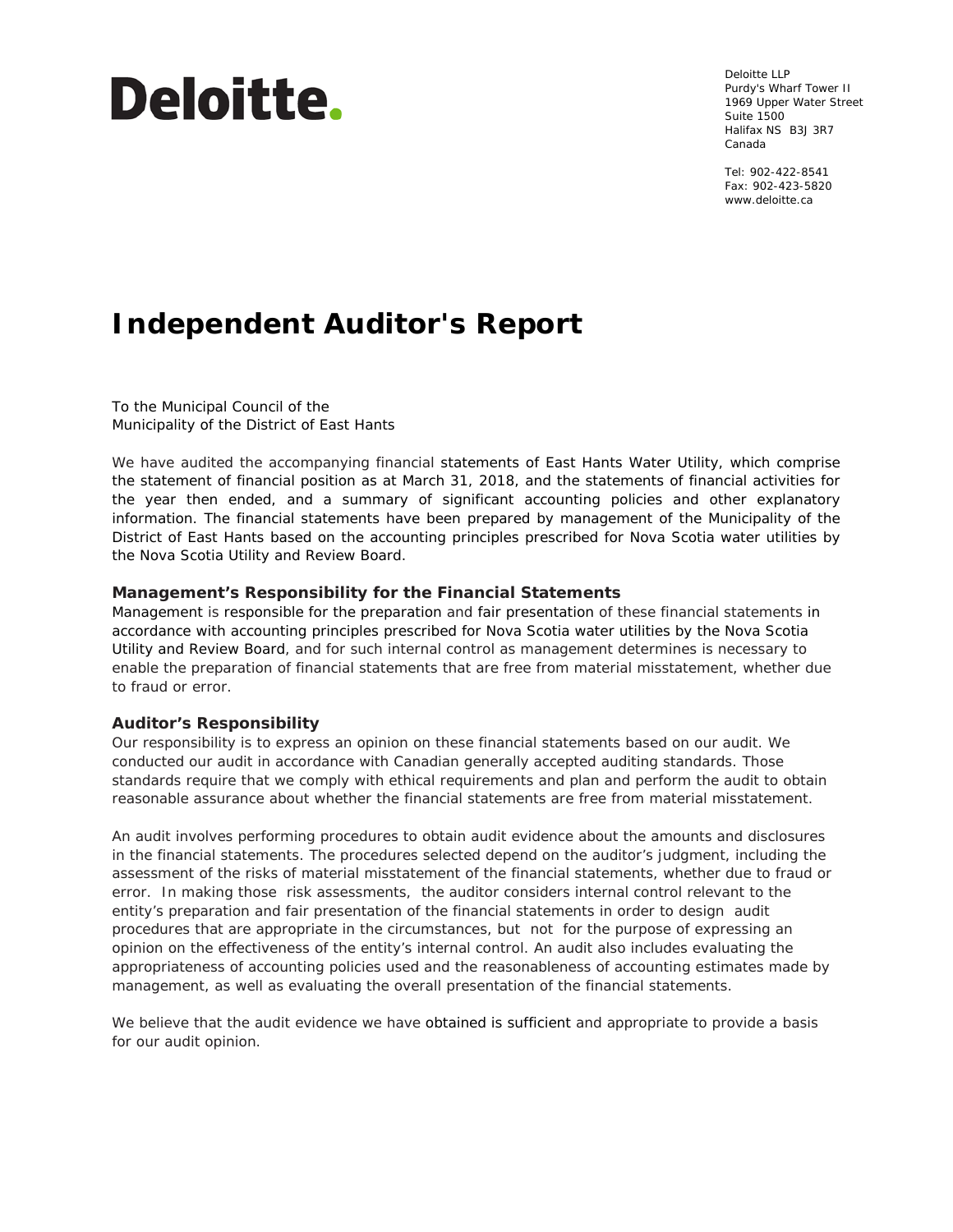#### **Opinion**

In our opinion, the financial statements present fairly, in all material respects, the financial position of East Hants Water Utility as at March 31, 2018, and the results of its financial activities for the year then ended in accordance with the accounting principles prescribed for Nova Scotia water utilities by the Nova Scotia Utility and Review Board.

#### **Basis for Accounting and Restrictions on Distribution and Use**

Without modifying our opinion, we draw attention to Note 1 to the financial statements, which describes the basis of accounting. The financial statements are prepared for the information and use of Council of the Municipality of the District of East Hants, Service Nova Scotia Municipal Affairs, and the Nova Scotia Utility and Review Board. As a result, the financial statements may not be suitable for another purpose. Our report is intended solely for Council of the Municipality of the District of East Hants, Service Nova Scotia Municipal Affairs, and the Nova Scotia Utility and Review Board and should not be distributed to or used by other parties.

ebutter LLP

Chartered Professional Accountants July 31, 2018 Halifax, Nova Scotia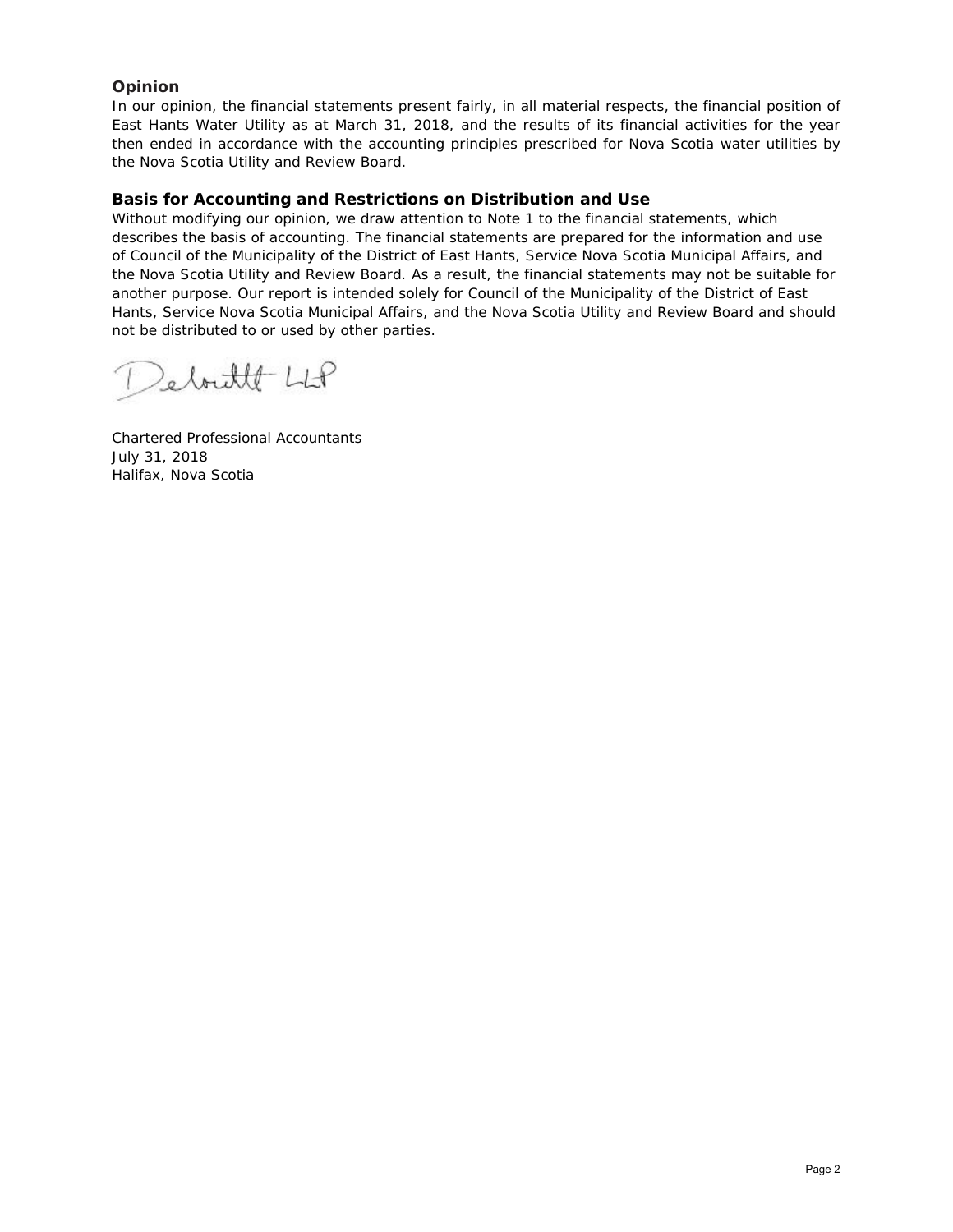## **East Hants Water Utility Operating Fund Statement of Financial Position As at March 31, 2018**

|                                                                                                                                                |    | 2018                       | 2017                              |
|------------------------------------------------------------------------------------------------------------------------------------------------|----|----------------------------|-----------------------------------|
| <b>FINANCIAL ASSETS</b><br>Cash - bank<br>Rates receivable (less allowance for doubtful accounts -<br>\$2,660; 2018 - \$6,510; 2017 - Note 1b) | \$ | 1,086,645                  | \$<br>980,188                     |
| Accounts receivable                                                                                                                            |    | 630,313<br>25,974          | 587,527<br>36,540                 |
| Inventory, at cost                                                                                                                             |    | 3,628                      | 5,123                             |
| Prepaid expenses                                                                                                                               |    | 11,714                     | 9,534                             |
|                                                                                                                                                | S. | 1,758,274                  | \$<br>1,618,912                   |
| <b>LIABILITIES</b><br>Accounts payable and accrued liabilities<br>Deferred revenue - general                                                   | \$ | 50,492<br>40,070<br>90,562 | \$<br>88,815<br>35,447<br>124,262 |
| <b>SURPLUS</b>                                                                                                                                 |    | 1,667,712                  | 1,494,650                         |
|                                                                                                                                                |    | 1,758,274                  | 1,618,912                         |

**Approved on Behalf of the Municipality of the District of East Hants**

Warden

Clerk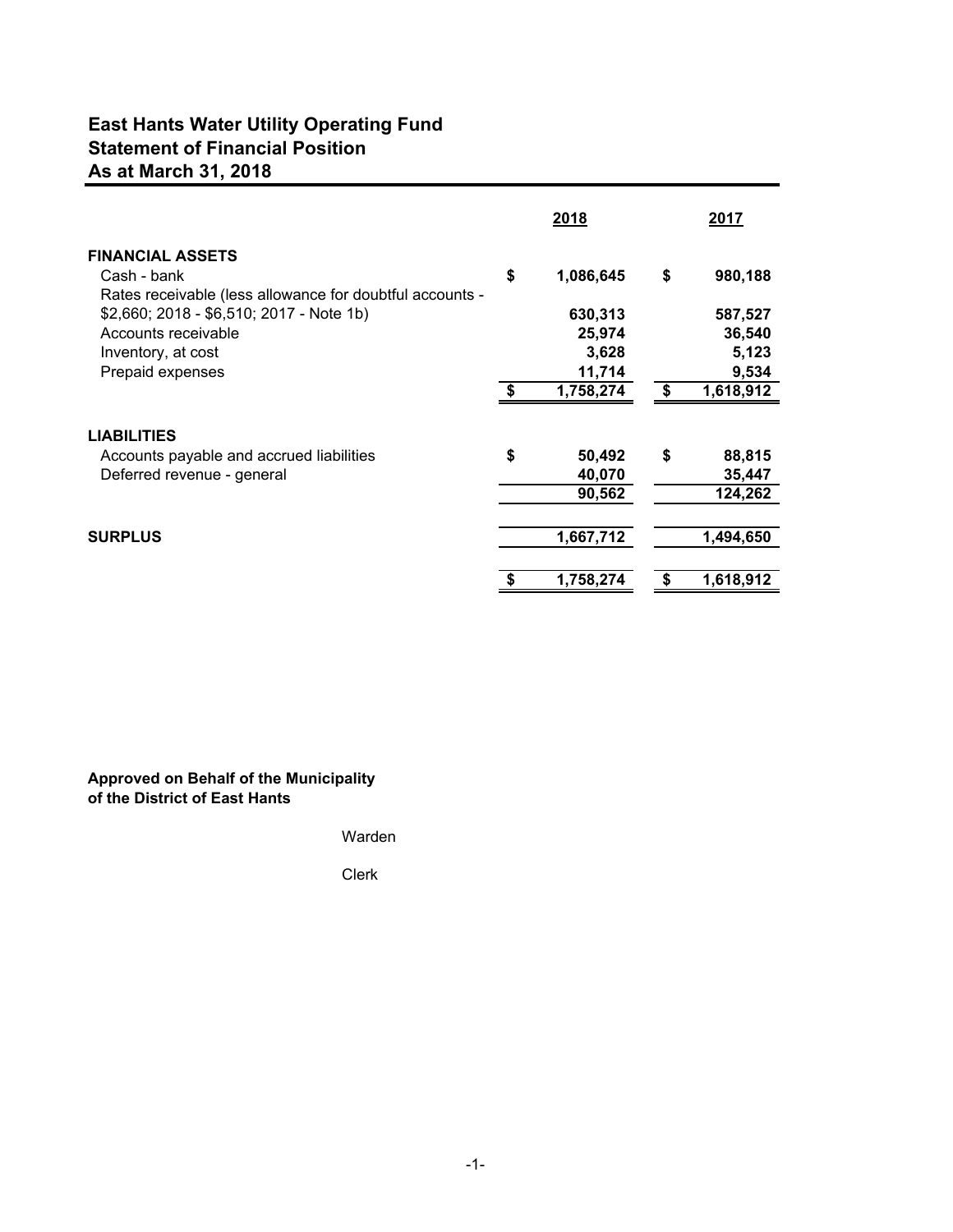#### **Municipality of the District of East Hants East Hants Water Utility Operating Fund Statement of Financial Activities Year Ended March 31, 2018**

|                                                                                                                                                                | <b>Budget</b><br>2018<br>(Unaudited)                          | 2018                                                          |    | 2017                                                         |
|----------------------------------------------------------------------------------------------------------------------------------------------------------------|---------------------------------------------------------------|---------------------------------------------------------------|----|--------------------------------------------------------------|
| <b>OPERATING REVENUE</b><br>Metered sales<br>Public fire protection<br>Coin meter<br>Miscellaneous income                                                      | \$<br>1,787,600<br>510,359<br>52,423<br>16,336                | \$<br>1,760,781<br>510,359<br>64,018<br>19,292                | \$ | 1,678,696<br>557,852<br>64,825<br>17,467                     |
| <b>TOTAL OPERATING REVENUE</b>                                                                                                                                 | 2,366,718                                                     | 2,354,450                                                     |    | 2,318,840                                                    |
| <b>OPERATING EXPENDITURES</b><br>Source of Supply<br>Pumping<br>Water treatment<br>Transmission and distribution<br>Administrative and general<br>Depreciation | 18,500<br>222,464<br>452,033<br>989,365<br>356,253<br>363,896 | 11,600<br>205,406<br>460,168<br>536,620<br>276,801<br>237,448 |    | 9,715<br>231,737<br>434,821<br>656,005<br>285,630<br>236,630 |
| <b>TOTAL OPERATING EXPENDITURES</b>                                                                                                                            | 2,402,511                                                     | 1,728,043                                                     |    | 1,854,538                                                    |
| <b>NET OPERATING REVENUE</b><br><b>NON-OPERATING REVENUE</b><br>Interest                                                                                       | (35, 793)<br>5,760                                            | 626,407<br>5,948                                              |    | 464,302<br>4,588                                             |
| <b>Student Employment Funding</b><br><b>Obligatory Reserves - Water</b>                                                                                        | 1,469<br>425,000<br>432.229                                   | 5,948                                                         |    | 105,295<br>109,883                                           |
| <b>NON-OPERATING EXPENDITURES</b><br>Interest<br>Principal<br>Capital out of revenue                                                                           | 208,128<br>220,424<br>30,500<br>459,052                       | 208,127<br>220,424<br>30,742<br>459,293                       |    | 218,082<br>212,114<br>430,196                                |
| <b>NET NON-OPERATING EXPENDITURES</b>                                                                                                                          | (26, 823)                                                     | (453, 345)                                                    |    | (320, 313)                                                   |
| <b>NET REVENUE (EXPENSE)</b>                                                                                                                                   | (62, 616)                                                     | 173,062                                                       |    | 143,989                                                      |
| <b>SURPLUS, BEGINNING OF YEAR</b>                                                                                                                              | 1,494,650                                                     | 1,494,650                                                     |    | 1,350,661                                                    |
| <b>SURPLUS, END OF YEAR</b>                                                                                                                                    | \$<br>1,432,034                                               | \$<br>1,667,712                                               | \$ | 1,494,650                                                    |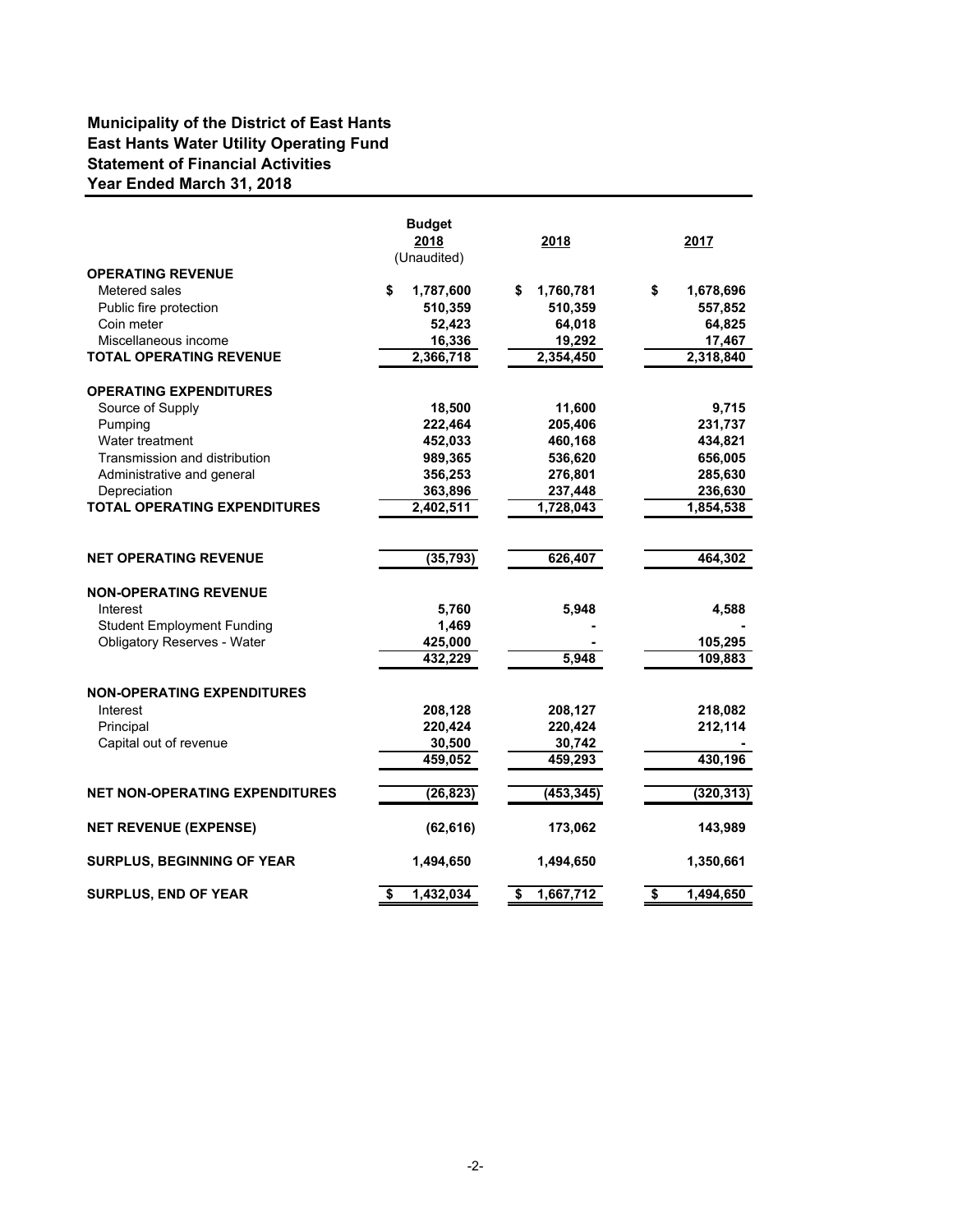### **Municipality of the District of East Hants East Hants Water Utility Capital Fund Statement of Financial Position As at March 31, 2018**

|                                                                                                                                         | <u> 2018 </u>                                                      | <u> 2017 </u>                                                               |
|-----------------------------------------------------------------------------------------------------------------------------------------|--------------------------------------------------------------------|-----------------------------------------------------------------------------|
| <b>ASSETS</b>                                                                                                                           |                                                                    |                                                                             |
| Cash - bank                                                                                                                             | \$<br>426,444                                                      | \$                                                                          |
| Cash - Depreciation (Note 2)                                                                                                            | 1,909,838                                                          | 1,843,015                                                                   |
| Accounts receivable                                                                                                                     | 351,415                                                            | 79,724                                                                      |
| Utility plant and equipment (schedule)                                                                                                  | 27,040,655                                                         | 22,741,625                                                                  |
|                                                                                                                                         | 29,728,352                                                         | 24,664,364                                                                  |
| <b>LIABILITIES</b><br>Bank indebtedness<br>Accounts payable<br>Term debt (Note 3)<br>Deferred contributions<br>Accumulated depreciation | \$<br>767,471<br>4,309,121<br>9,385,763<br>5,601,886<br>20,064,241 | \$<br>50,053<br>19,284<br>4,529,545<br>6,994,629<br>5,287,830<br>16,881,341 |
|                                                                                                                                         |                                                                    |                                                                             |
| <b>INVESTMENT IN CAPITAL ASSETS</b>                                                                                                     | 9,664,111                                                          | 7,783,023                                                                   |
|                                                                                                                                         | 29,728,352                                                         | 24,664,364                                                                  |

#### **Approved on Behalf of the Municipality of the District of East Hants**

Warden

Clerk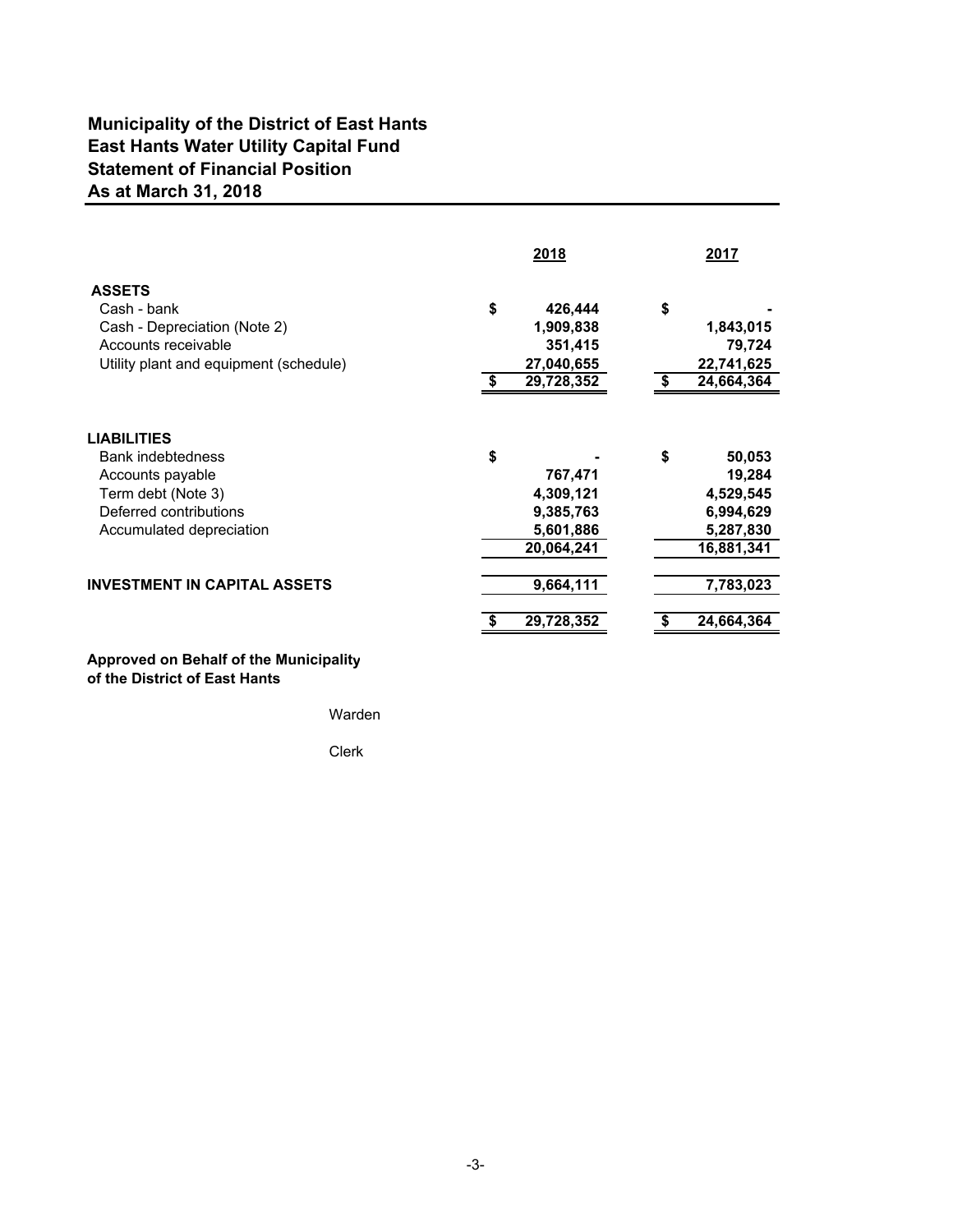## **Municipality of the District of East Hants East Hants Water Utility Capital Fund Statement of Financial Activities Year Ended March 31, 2018**

|                                                | 2018         | <u> 2017 </u> |           |  |
|------------------------------------------------|--------------|---------------|-----------|--|
| <b>REVENUE</b>                                 |              |               |           |  |
| Investment income                              | \$<br>33,980 | \$            | 19,720    |  |
| Development & other contributions applied      | 388,971      |               |           |  |
|                                                | 422,951      |               | 19,720    |  |
| <b>EXPENSE</b>                                 |              |               |           |  |
| Loss on disposal of TCA - Environmental Health | 46,541       |               |           |  |
| <b>FINANCING AND TRANSFERS</b>                 |              |               |           |  |
| Transfers from operations                      | 30,742       |               |           |  |
| Transfers from special reserves (capital)      | 1,253,512    |               | 21,900    |  |
| Term debt retired                              | 220,424      |               | 212,114   |  |
|                                                | 1,504,678    |               | 234,014   |  |
| <b>CHANGE IN FUND BALANCE</b>                  | 1,881,088    |               | 253,734   |  |
| <b>BEGINNING FUND BALANCE</b>                  | 7,783,023    |               | 7,529,289 |  |
| <b>ENDING FUND BALANCE</b>                     | 9,664,111    |               | 7,783,023 |  |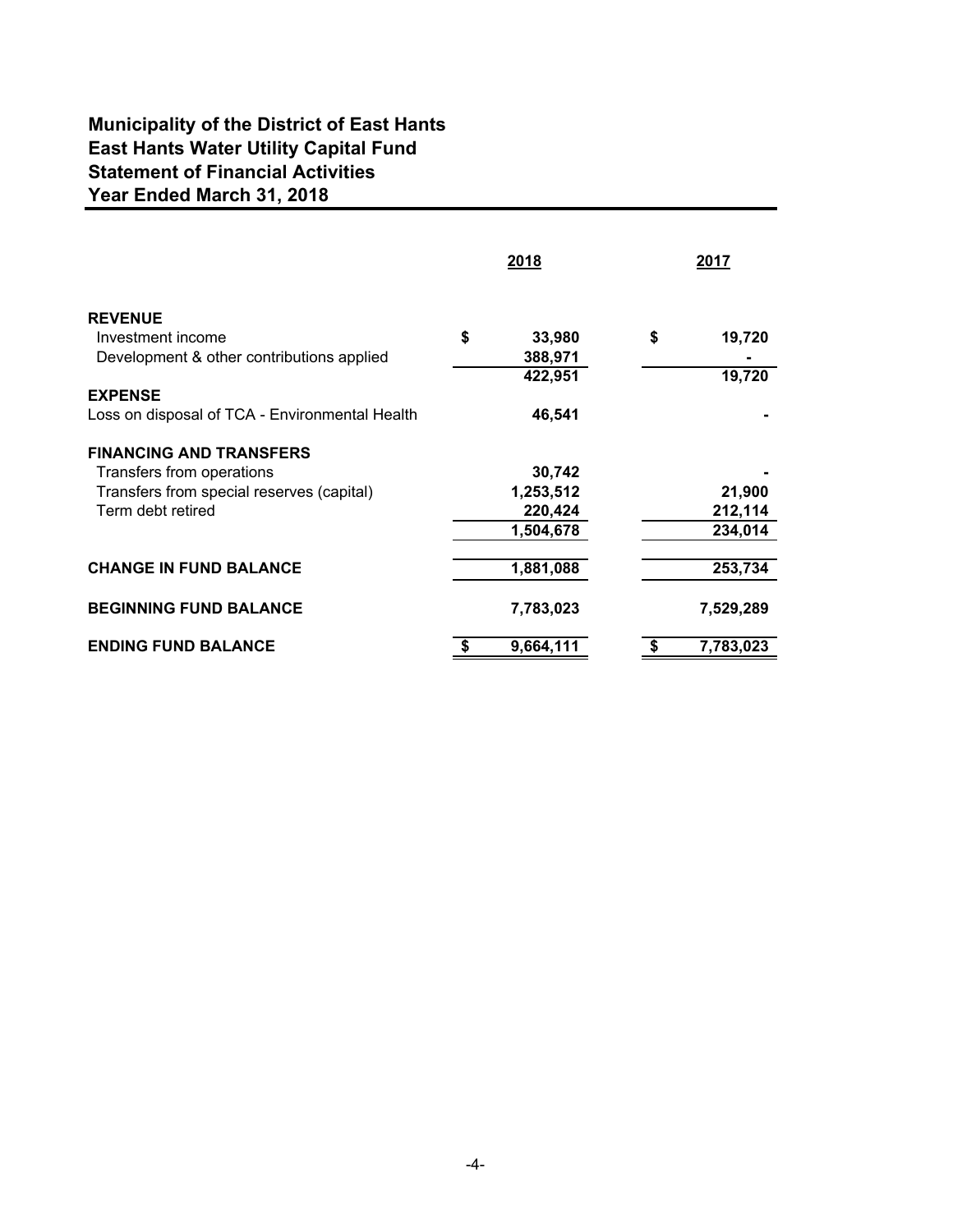#### **MUNICIPALITY OF THE DISTRICT OF EAST HANTS EAST HANTS WATER UTILITY NOTES TO THE FINANCIAL STATEMENTS MARCH 31, 2018**

#### **1. ACCOUNTING POLICIES**

 The East Hants Water Utility financial statements have been prepared in accordance with the accounting principles prescribed for Nova Scotia water utilities by the Nova Scotia Utility and Review Board (NSUARB) and are intended for the use of Council, Nova Scotia Municipal Affairs and the NSUARB.

 The basis of accounting used in these financial statements differs materially from Canadian generally accepted accounting principles (GAAP) as prescribed in the Canadian Public Sector accounting standards established by the Public Sector Accounting Board (PSAB) of the Chartered Professional Accountants of Canada (CPA Canada). The significant differences from GAAP are described below. GAAP requires that:

- Principal payments on debt should not be reported on the Statement of Financial Activities.
- A Statement of Cash Flows should be presented
- Accumulated depreciation be netted against Utility Plant and Equipment and presented within assets.

Other significant accounting policies are as follows:

#### **a) Revenue and Expenditure**

Revenue and expenditure items are recorded on an accrual basis.

 Certain sources of revenue, including forfeited discounts, are recorded on a cash basis.

 Principal and interest payments relating to long-term debt are recorded as an expense when paid.

 Interest earned on amortization funds is recorded as an addition to the Depreciation Fund.

The Municipal Water Utility receives donated capital assets and grants to cover capital expenditures. These are recorded as deferred contributions and amortized into revenue at a rate corresponding with the depreciation rate for the related capital assets.

#### **b) Allowance for Doubtful Accounts**

 A valuation allowance is provided for estimated losses that will be incurred in collecting rates receivable outstanding.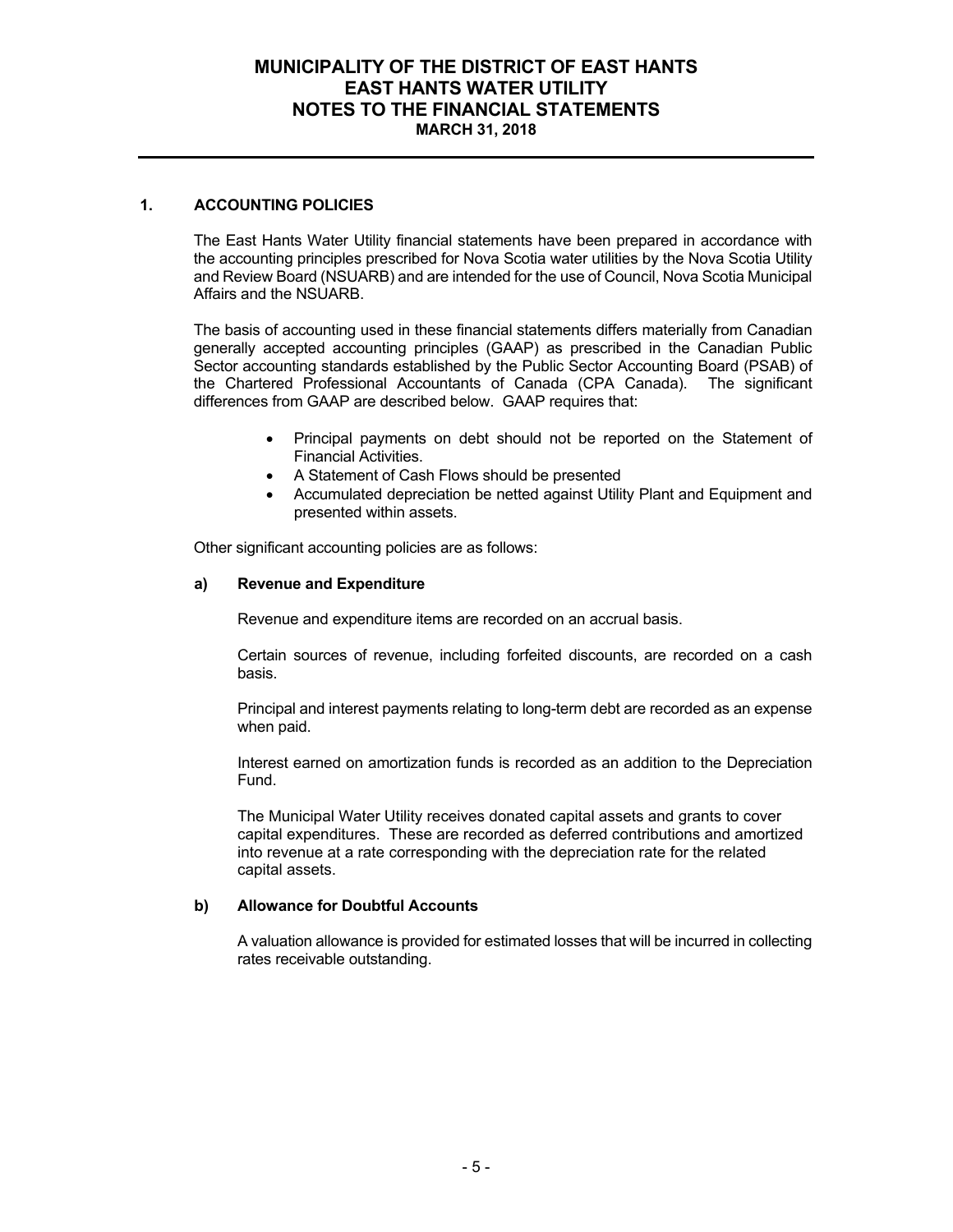#### **MUNICIPALITY OF THE DISTRICT OF EAST HANTS EAST HANTS WATER UTILITY NOTES TO THE FINANCIAL STATEMENTS MARCH 31, 2018**

#### **c) Utility Plant and Equipment**

 Utility plant and equipment and projects in progress are recorded at the Utility's gross cost. Funds received through capital assistance programs or cost-sharing arrangements are treated as deferred contributions in the capital fund. Interest incurred during construction on significant water capital projects is capitalized. Interest is calculated at the prevailing rates for projects temporarily funded by general or water utility operations. Utility plant and equipment donated by external parties, generally developers, have been recorded at their estimated value.

#### **d) Depreciation**

 Depreciation of donated Utility plant and equipment and depreciation of other capital assets is recorded in the Water Capital Fund calculated on a formula prescribed by the Utility Review Board. An amount of cash equal to the deprecation claimed is set aside annually out of earnings and transferred to a Depreciation Fund.

#### **e) Allocation of Municipal Costs to Water Utility Funds**

 Where identifiable, costs incurred by the Municipality of East Hants on behalf of the water utility are charged to the utility funds. The salaries and overtime of Public Works staff is allocated in proportion to time spent working for the utility. A portion of administrative salaries and other expense of the Municipality are allocated to sewer and water operations.

#### **2. DEPRECIATION FUND**

|                                | 2018        | 2017        |
|--------------------------------|-------------|-------------|
| Cash, beginning of year        | \$1,843,015 | \$1,709,272 |
| Add:                           |             |             |
| Depreciation                   | 237,448     | 236,630     |
| Interest earned                | 33,980      | 19,720      |
| Deduct:                        |             |             |
| Appropriations to Capital Fund | (204,605)   | (122, 607)  |
| Cash, end of year              | \$1,909,838 | \$1,843,015 |

#### **3. TERM DEBT**

All term debt has been issued in the name of the Municipality of East Hants and has been properly authorized by Nova Scotia Municipal Affairs. See schedule of Capital Debt Charges and Term Debt.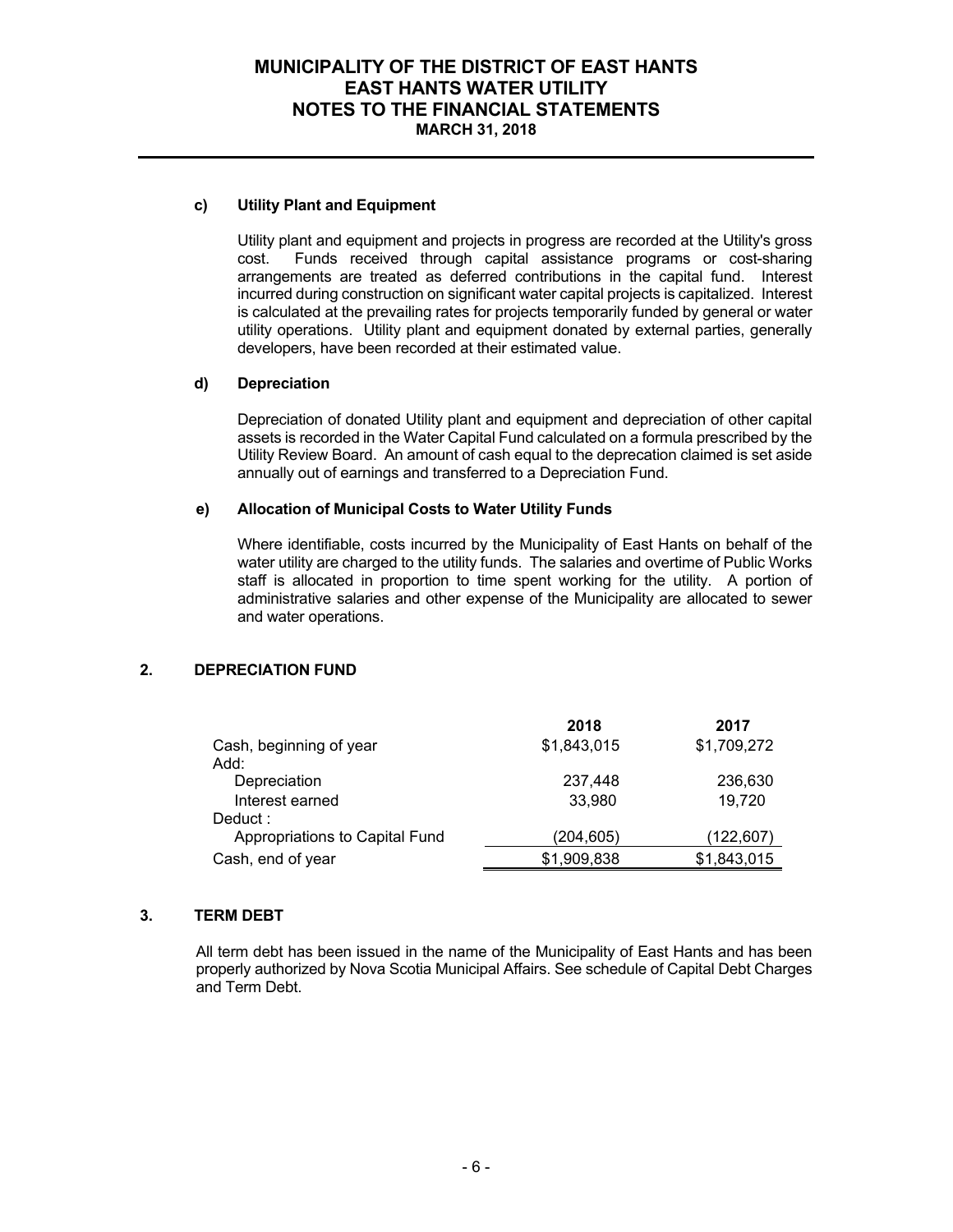#### **MUNICIPALITY OF THE DISTRICT OF EAST HANTS EAST HANTS WATER UTILITY NOTES TO THE FINANCIAL STATEMENTS MARCH 31, 2018**

#### **4. RATE BASE & RATE OF RETURN**

|                                | 2018                  | 2017        |
|--------------------------------|-----------------------|-------------|
| Net operating revenue          |                       |             |
| Operating revenue              | \$2,354,450           | \$2,318,840 |
| Operating expenditures         | (1,718,072)           | (1,854,538) |
| Net operating revenue          | \$626,407             | \$464,302   |
| Rate base                      |                       |             |
| Utility plant and equipment    | 27,040,655            | 22,741,625  |
| Less: Accumulated depreciation | 5,601,886             | 5,287,830   |
| Less: contributed assets       | 10,090,500            | 7,580,791   |
| Rate Base                      | \$11,348,269          | \$9,873,004 |
| Rate of return on rate base    | 5.60%                 | 4.70%       |
| Rate of return on rate base:   | Net operating revenue | x 100       |

Rate Base

#### **5. BUDGET FIGURES**

The East Hants Water Utility's annual budget is approved by Council. The budget figures is not subject to audit procedures.

#### **6. PROPERTY TAX EXEMPTION**

The property assets held by the East Hants Water Utility are exempt for property taxes by the Municipality of East Hants.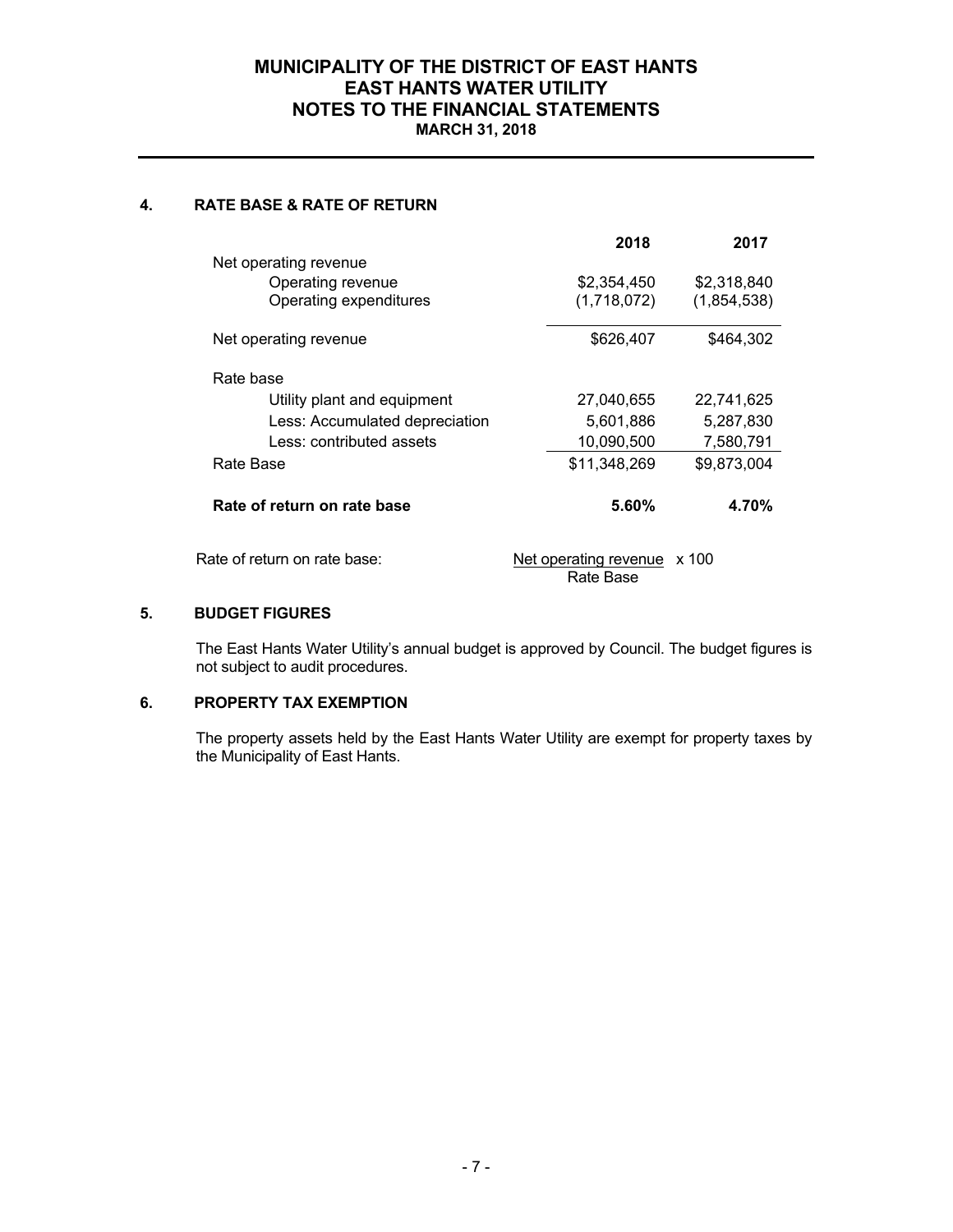## **Schedule of Investment in Water Utility Plant and Equipment Municipality of the District of East Hants East Hants Water Utility As at March 31, 2018**

|                                                    | 2018               | 2017                  |  |  |
|----------------------------------------------------|--------------------|-----------------------|--|--|
| <b>Land and Land rights</b>                        |                    |                       |  |  |
| Coin meter                                         | \$<br>7,500        | \$<br>7,500           |  |  |
| Other                                              | 17,533             | 17,533                |  |  |
| Fence                                              | 13,540             | 13,540                |  |  |
| Source of supply                                   | 204,432            | 204,432               |  |  |
|                                                    | 243,005            | 243,005               |  |  |
|                                                    |                    |                       |  |  |
| <b>Structures and improvements</b>                 |                    |                       |  |  |
| Source of supply                                   | 212,931<br>118,280 | 260,667               |  |  |
| Pumping<br>Water treatment                         | 12,006,094         | 118,280<br>12,046,866 |  |  |
| <b>Distribution reservoirs</b>                     | 2,145,054          | 2,145,054             |  |  |
|                                                    | 14,482,359         | 14,570,867            |  |  |
|                                                    |                    |                       |  |  |
| <b>Equipment</b><br>Pumping                        | 378,504            | 378,504               |  |  |
| Water treatment                                    | 742,988            | 742,988               |  |  |
| Transportation                                     | 29,488             | 29,488                |  |  |
| Tools and work equipment                           | 40,471             | 40,471                |  |  |
| Other                                              | 306,118            | 296,794               |  |  |
|                                                    | 1,497,569          | 1,488,245             |  |  |
|                                                    |                    |                       |  |  |
| <b>Water Utilities Contributed Buried Services</b> | 1,234,334          | 1,234,334             |  |  |
| <b>Mains</b>                                       |                    |                       |  |  |
| Transmission                                       | 3,942,428          | 3,942,428             |  |  |
| Distribution                                       | 118,776            | 118,776               |  |  |
|                                                    | 4,061,204          | 4,061,204             |  |  |
|                                                    |                    |                       |  |  |
| <b>Services</b>                                    | 294,879            | 294,879               |  |  |
| <b>Meters</b>                                      | 96,373             | 96,373                |  |  |
|                                                    |                    |                       |  |  |
| <b>Hydrants</b>                                    | 726,097            | 665,116               |  |  |
| <b>Work In Progress</b>                            | 4,404,835          | 87,602                |  |  |
|                                                    | \$<br>27,040,655   | \$<br>22,741,625      |  |  |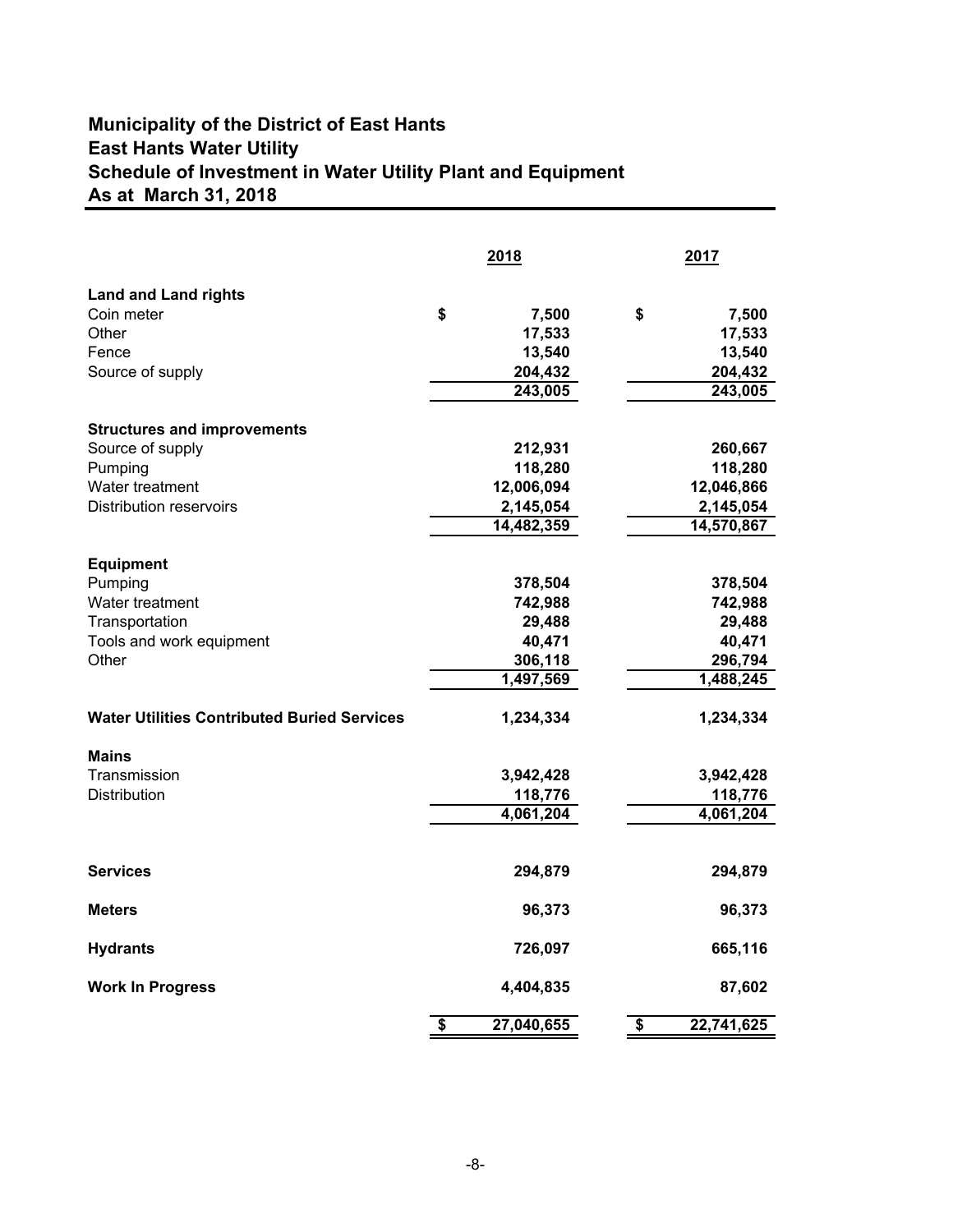## **Municipality of the District of East Hants East Hants Water Utility Operating Fund Schedule to Statement of Financial Activities Year Ended March 31, 2018**

|                                            |                         | 2018    |                                      | 2017    |  |  |
|--------------------------------------------|-------------------------|---------|--------------------------------------|---------|--|--|
| <b>Source of Supply</b>                    |                         |         |                                      |         |  |  |
| Supplies and expenses                      | \$                      | 11,600  | \$                                   | 9,715   |  |  |
|                                            |                         |         |                                      |         |  |  |
| <b>Pumping</b>                             |                         |         |                                      |         |  |  |
| Power                                      | \$                      | 117,477 | \$                                   | 130,748 |  |  |
| Maintenance                                |                         | 87,929  |                                      | 100,989 |  |  |
|                                            | \$                      | 205,406 | \$                                   | 231,737 |  |  |
| <b>Water Treatment</b>                     |                         |         |                                      |         |  |  |
| Supervision and engineering                | \$                      | 20,653  | \$                                   | 20,526  |  |  |
| Labour                                     |                         | 169,333 |                                      | 165,472 |  |  |
| Supplies and expenses                      |                         | 190,975 |                                      | 168,426 |  |  |
| Maintenance of structures and improvements |                         | 69,235  |                                      | 80,397  |  |  |
|                                            | \$                      | 460,168 | \$                                   | 434,821 |  |  |
| <b>Transmission and distribution</b>       |                         |         |                                      |         |  |  |
| Supervision and engineering                | \$                      | 24,781  | \$                                   | 24,631  |  |  |
| Labour                                     |                         | 180,702 |                                      | 179,838 |  |  |
| Maintenance of mains                       |                         | 267,703 |                                      | 403,793 |  |  |
| Maintenance of other distribution plant    |                         | 22,726  |                                      | 2,971   |  |  |
| Store expenses                             |                         | 32,221  |                                      | 34,570  |  |  |
| Transportation expenses                    |                         | 8,487   |                                      | 10,202  |  |  |
|                                            | \$                      | 536,620 | \$                                   | 656,005 |  |  |
| <b>Administration and general</b>          |                         |         |                                      |         |  |  |
| Supervision                                | \$                      | 84,763  | \$                                   | 90,799  |  |  |
| Consumer billing and accounting            |                         | 94,308  |                                      | 96,006  |  |  |
| Uncollectible accounts                     |                         | 4,043   |                                      | 3,066   |  |  |
| General office expenses                    |                         | 85,138  |                                      | 84,901  |  |  |
| Audit                                      |                         | 5,888   |                                      | 8,299   |  |  |
| Regulatory expenses                        |                         | 2,660   |                                      | 2,559   |  |  |
|                                            | $\overline{\mathbf{s}}$ | 276,801 | $\overline{\boldsymbol{\mathsf{S}}}$ | 285,630 |  |  |